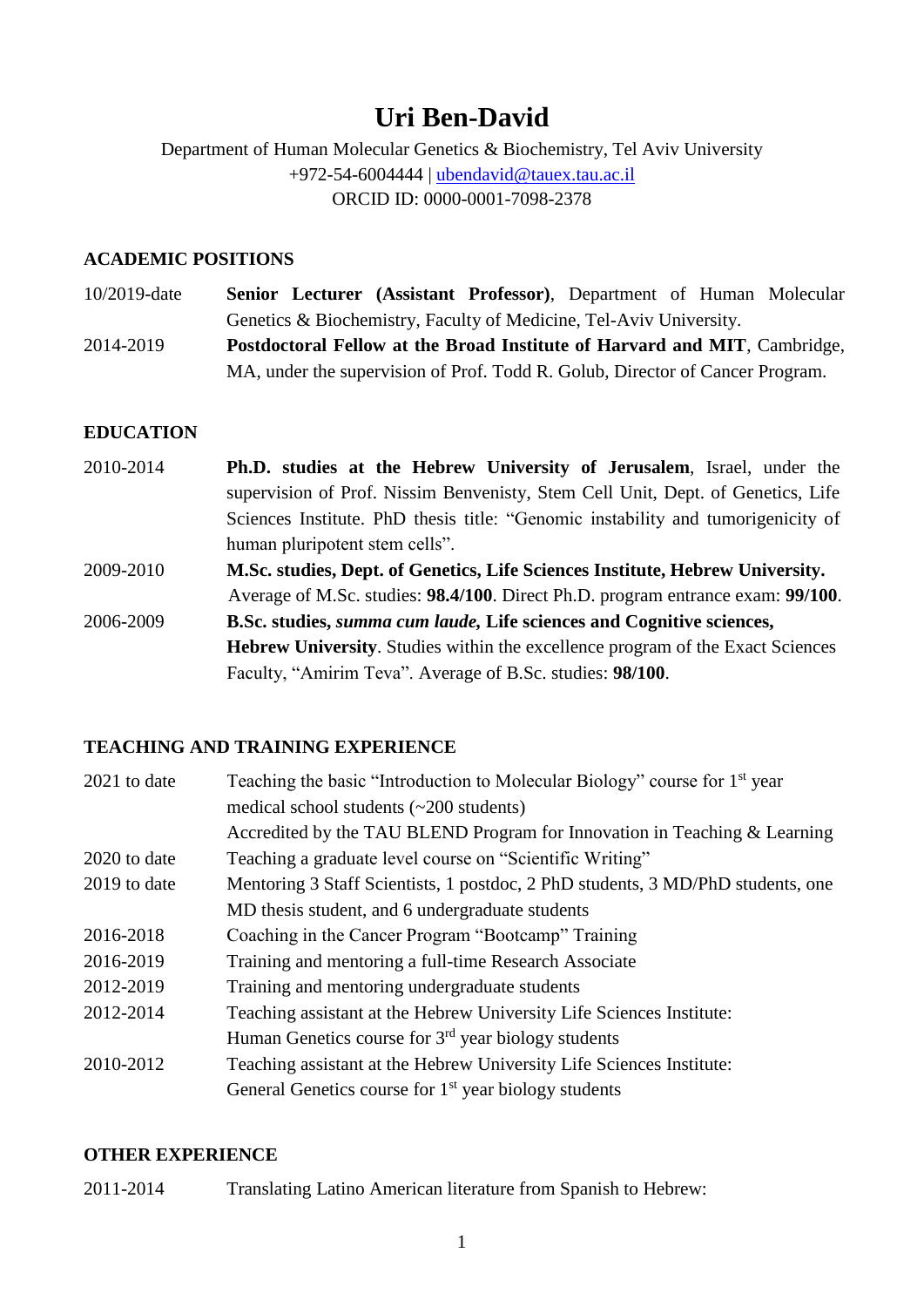|           | Jorge Luis Borges' <i>De que nada se sabe</i> , Carmel Publishing House (2012)          |
|-----------|-----------------------------------------------------------------------------------------|
|           | Reinaldo Arenas' Celestino antes del alba, Carmel Publishing House (2014)               |
| 2011-2014 | Volunteering with high school students (through "Hoshen" organization)                  |
| 2007-2014 | Volunteering with holocaust survivors (through "Amcha" organization)                    |
| 2001-2006 | Military service as an intelligence officer in a special intelligence unit, with honors |

# **LANGUAGES**

| Hebrew  | Native speaker  |
|---------|-----------------|
| English | Very high level |
| Spanish | Medium level    |

# **INDEPENDENT GRANTS & RESEARCH FUNDS**

| <b>Ongoing Active Grants</b> |                                                                                |
|------------------------------|--------------------------------------------------------------------------------|
| 2021-2025                    | <b>Israel Precision Medicine Partnership (IPMP) Research Grant (co-PI with</b> |
|                              | Prof. Ittai Ben-Porath and Dr. Amir Sonnenblick; \$680K total)                 |
| 2021-2026                    | <b>Israel Science Foundation Project Grant (\$420K total)</b>                  |
| 2021-2024                    | <b>Israel Science Foundation New Faculty Equipment Grant (\$240K total)</b>    |
| 2021-2026                    | The European Research Council (ERC) Starting Grant (\$1.85M total)             |
| 2021-2023                    | <b>NovoCure Tumor Treating Fields Research Grant (\$220K total)</b>            |
| 2021-2022                    | The Forbeck Foundation Accelerator Grant (\$30K total)                         |
| 2021-2022                    | The TAU/CBRC-LaTrobe/ONJ Collaboration Grant (co-PI with Prof.                 |
|                              | Delphine Merino; \$30K total)                                                  |
| 2021-2022                    | <b>The Clinical-Bioinformatics Collaboration Grant</b> of the Edmond J. Safra  |
|                              | Center for Bioinformatics and the School of Medicine at TAU (co-PI with Prof.  |
|                              | Benny Dekel; \$20K total)                                                      |
| 2021-2022                    | The Faculty of Medicine Research Foundation Seed Grant (\$11K total)           |
| 2021                         | The Schtacher Award for Biomedical Research (\$8K total)                       |
| 2021                         | The WGFRF COVID-19 Recovery Grant (\$15K total)                                |
| 2020-2023                    | The Israel Cancer Research Fund 'Gesher' Award (\$176K total)                  |
| 2020-2024                    | The United States – Israel Binational Science Foundation Research Grant        |
|                              | (co-PI with Prof. Angelika Amon from MIT; \$224K total)                        |
| 2020-2023                    | The Department of Defense (DoD) Peer Reviewed Cancer Research Program          |
|                              | (PRCRP) Career Development Award (\$450K total)                                |
| 2020-2021                    | The Israel Cancer Association Research Grant (\$23K total)                     |
| 2019-2022                    | <b>The Azrieli Foundation Faculty Fellowship (\$210K total)</b>                |
|                              |                                                                                |

# Previous Funding

| 2020      | The Cancer Biology Research Center Research Grant (\$20K total)   |
|-----------|-------------------------------------------------------------------|
| 2019-2020 | <b>The Eimert Research Fund on Solid Tumors (\$50K total)</b>     |
| 2019-2022 | The National Cancer Institute (NCI) Career Transition Award (K22) |
|           | (\$450K total, relinquished)                                      |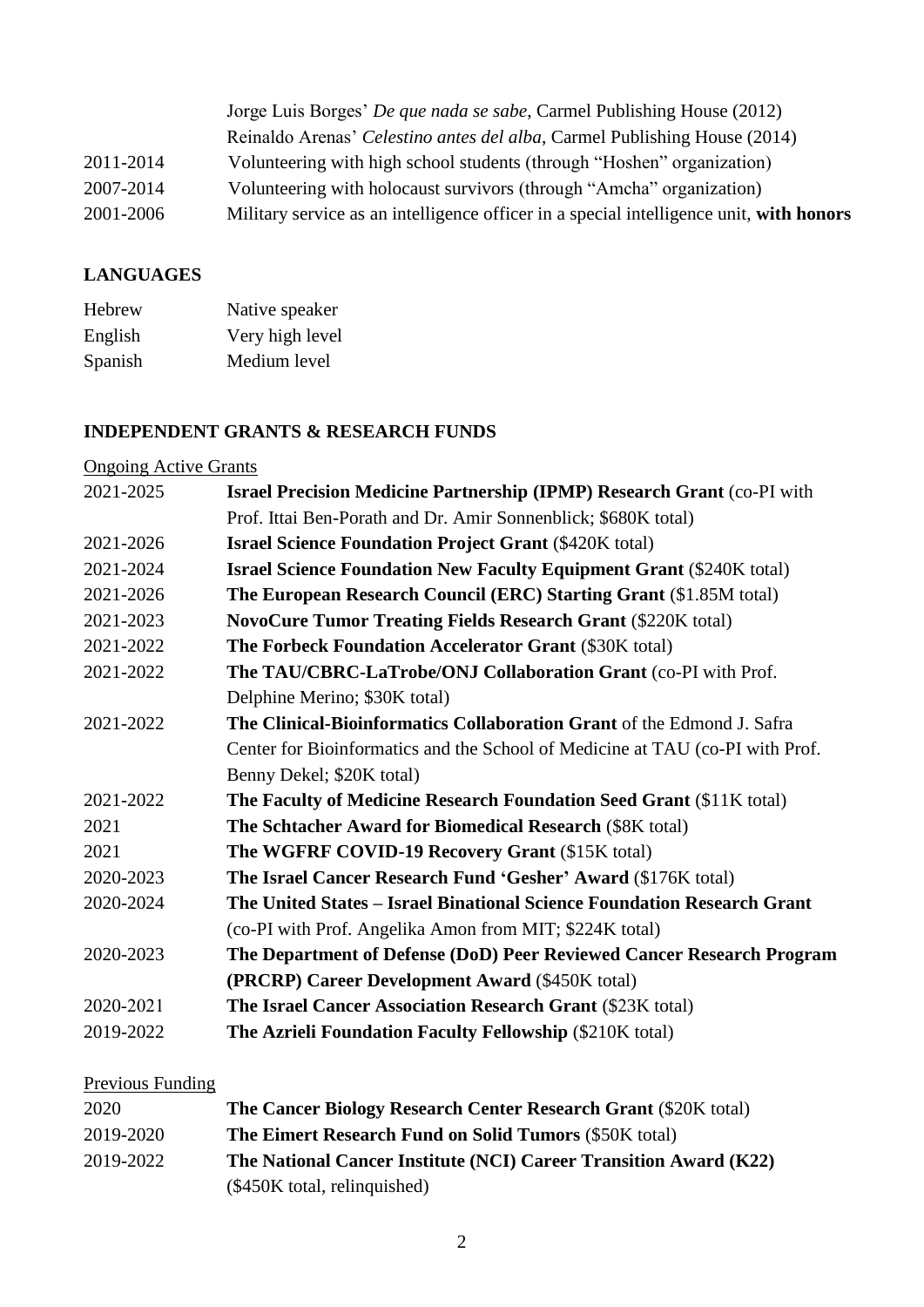| 2019-2024 | <b>Cancer Prevention and Research Institute of Texas Recruitment of First-Time</b> |
|-----------|------------------------------------------------------------------------------------|
|           | Tenure-Track Faculty Members (\$2M total, relinquished)                            |
| 2016-2017 | The Broad Institute <b>Broadnext10</b> research grant (\$75K total)                |

# **ACADEMIC AWARDS & SCHOLARSHIPS**

**International** 

| 2022-2026 | <b>EMBO Young Investigator Member</b>                                                               |
|-----------|-----------------------------------------------------------------------------------------------------|
| 2021      | <b>Cells 2021 Young Investigator Award</b>                                                          |
| 2020      | The American Association for Cancer Research (AACR) 'Next Generation Star'<br>Award                 |
| 2018      | Pacific Symposium on Biocomputing Research Parasite Award for                                       |
|           | outstanding secondary analysis of data                                                              |
| 2016      | AACR-Susan G. Komen Scholar-in-Training Award for participation at the                              |
|           | American Association for Cancer Research annual meeting (New Orleans, USA)                          |
| 2015      | American Society of Cell Biology Kaluza Prize for outstanding Ph.D. dissertation                    |
| 2016-2020 | Forbeck Research Foundation Scholar Award in the field of Aneuploidy and<br>Chromosomal Instability |
| 2015      | Selected participant at the 65 <sup>th</sup> Lindau Nobel Laureate Meeting (Lindau,                 |
|           | Germany)                                                                                            |
| 2015-2018 | Human Frontier Science Program Postdoc Fellowship                                                   |
| 2014-2015 | <b>EMBO Long Term Postdoc Fellowship</b>                                                            |
| 2013      | The Dan David Scholarship Award, Future Time Dimension, Preventive Medicine                         |
| 2013      | Best Poster Award, Israel Stem Cell Society (ISCS) 5 <sup>th</sup> international meeting            |
| 2013      | Travel Award Grant for oral presentation, International Society for Stem Cell                       |
|           | Research (ISSCR) 11 <sup>th</sup> annual conference (Boston, USA)                                   |
| 2012      | Participant at the Merck Serono Innovation Cup 2012                                                 |
| 2012      | Travel Award Grant for oral presentation, International Society for Stem Cell                       |
|           | Research (ISSCR) 10 <sup>th</sup> annual conference (Yokohama, Japan)                               |
| 2011      | Travel Award Grant for oral presentation, International Society for Stem Cell                       |
|           | Research (ISSCR) 9 <sup>th</sup> annual conference (Toronto, Canada)                                |
| 2010      | Travel Award Grant for poster presentation, International Society for Stem Cell                     |
|           | Research 8 <sup>th</sup> annual conference (San Francisco, USA)                                     |
| National  |                                                                                                     |
| 2022      | Krill Prize for Excellence in Scientific Research                                                   |
| 2014      | <b>Rothschild Postdoc Fellowship</b>                                                                |
| 2012-2014 | Clore Foundation Scholarship for outstanding Ph.D. students                                         |
| 0.011     | $\mathbf{r}$ , and $\mathbf{r}$ , and $\mathbf{r}$ , and $\mathbf{r}$                               |

2011 **Aharon Katzir Student Travel Fellowship**

Institutional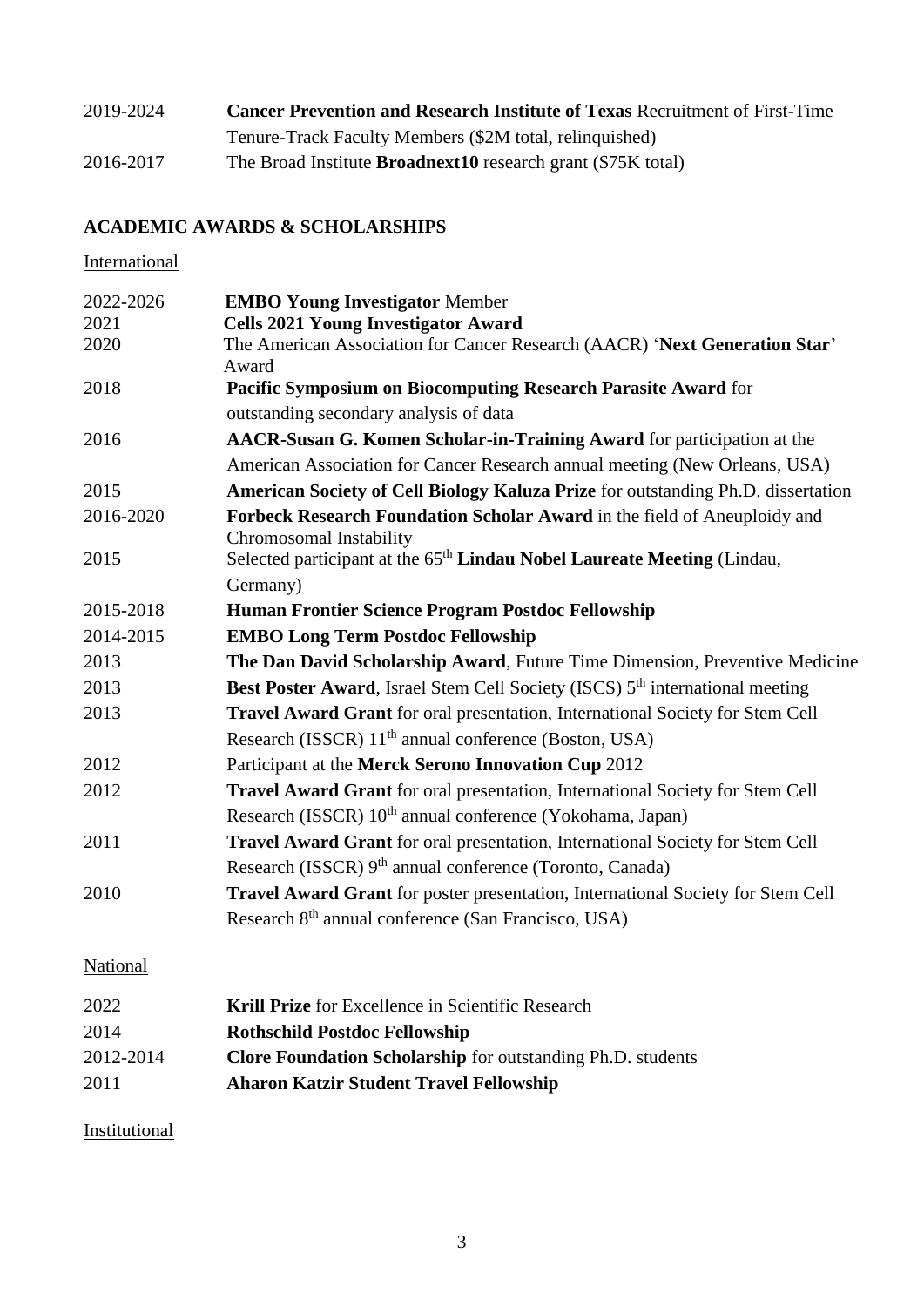| 2021       | The Schtacher Award for Biomedical Research for an excellent researcher at            |
|------------|---------------------------------------------------------------------------------------|
|            | the Department of Human Molecular Genetics & Biochemistry                             |
| 2018, 2019 | Best Poster Award, The Annual Cancer Genetics Symposium of Dana-Farber                |
|            | and Harvard Cancer Center (Boston, USA)                                               |
| 2015       | <b>The Hans Weiner Prize</b> for outstanding Ph.D. dissertation, Hebrew University    |
| 2014       | <b>The Dimitris N. Chorafas Foundation Award</b> for outstanding Ph.D. dissertation   |
| 2013       | <b>The Kaye Innovation Award</b> , $1st$ prize for students                           |
| 2013       | <b>Menashe Markus Prize</b> for an outstanding Ph.D. student at the Dept. of Genetics |
| 2010-2014  | <b>Dean's List of Outstanding Teachers</b> for the years 2011, 2012, 2013 and 2014    |
| 2010-2013  | <b>SMART Prize</b> for the best article of the month, Life Sciences Institute.        |
|            | Awarded five times: Oct 2010, Aug 2011, Feb 2012, Feb 2013 and Aug 2013               |
| 2012       | <b>Best Poster Award, Faculty of Natural Sciences posters contest</b>                 |
| 2012       | <b>Travel Grant</b> from the Research Students Authority of the Hebrew University     |
| 2011       | <b>SMART Prize</b> for best article of the year (2010), Life Sciences Institute       |
| 2010       | <b>Pollack Prize</b> for excellent M.Sc. students                                     |
| 2009       | <b>Excellence Scholarship</b> for M.Sc. students (from Hebrew University)             |
| 2008       | <b>Rector's Prize, second year of B.Sc. studies</b>                                   |
| 2007-2009  | <b>Dean's Prize</b> , first, second and third year of B.Sc. studies                   |
| 2007-2009  | <b>Excellence Scholarship</b> for B.Sc. students ("Amirim Teva" program)              |

## **REVIEWING ACTIVITY & EDITORIAL BOARDS**

| 2013 to date | Ad hoc reviewer of >60 manuscripts for <i>Nature</i> , <i>Nature Genetics</i> , <i>Nature Cancer</i> ,   |
|--------------|----------------------------------------------------------------------------------------------------------|
|              | Nature Biotechnology, Nature Cell Biology, Cancer Discovery, Cancer Research,                            |
|              | Nature Reviews Cancer, Nature Reviews Drug Discovery, Nature Reviews                                     |
|              | Molecular Cell Biology, Cell Systems, Science Advances, Stem Cell Reports,                               |
|              | Nature Communications, PLoS Computational Biology, The EMBO Journal,                                     |
|              | Molecular Systems Biology, Nucleic Acids Research, npj Precision Oncology,                               |
|              | Molecular Cancer Therapeutics, eLife, Review Commons, Stem Cells, Stem Cells                             |
|              | Translational Medicine, PLoS One, Communications Biology, Seminars in Cell                               |
|              | and Developmental Biology, Molecular and Cellular Therapies                                              |
| 2014 to date | Ad hoc reviewer of >20 grant applications for the European Research Council                              |
|              | (ERC) Starting Grant, Israel Science Foundation (ISF), Israel Cancer Association                         |
|              | (ICA), Swiss Cancer Research Foundation, Austrian Science Fund (FWF),                                    |
|              | Worldwide Cancer Research (WCR), Cancer Research Trust New Zealand,                                      |
|              | Azrieli Postdoctoral Fellowship Program, Czech Science Foundation,                                       |
|              | International Society for Stem Cell Research (ISSCR)                                                     |
| 2013-2016    | Advisory Board member of <i>Molecular and Cellular Therapies</i>                                         |
| 2011-2019    | Indirect ad hoc reviewer (through PI) of >20 manuscripts for <i>Nature</i> , <i>Cell</i> , <i>Nature</i> |
|              | Genetics, Nature Biotechnology, Cell Stem Cell, Stem Cell Reports, Stem Cells,                           |
|              | Nature Communications, EMBO Molecular Medicine                                                           |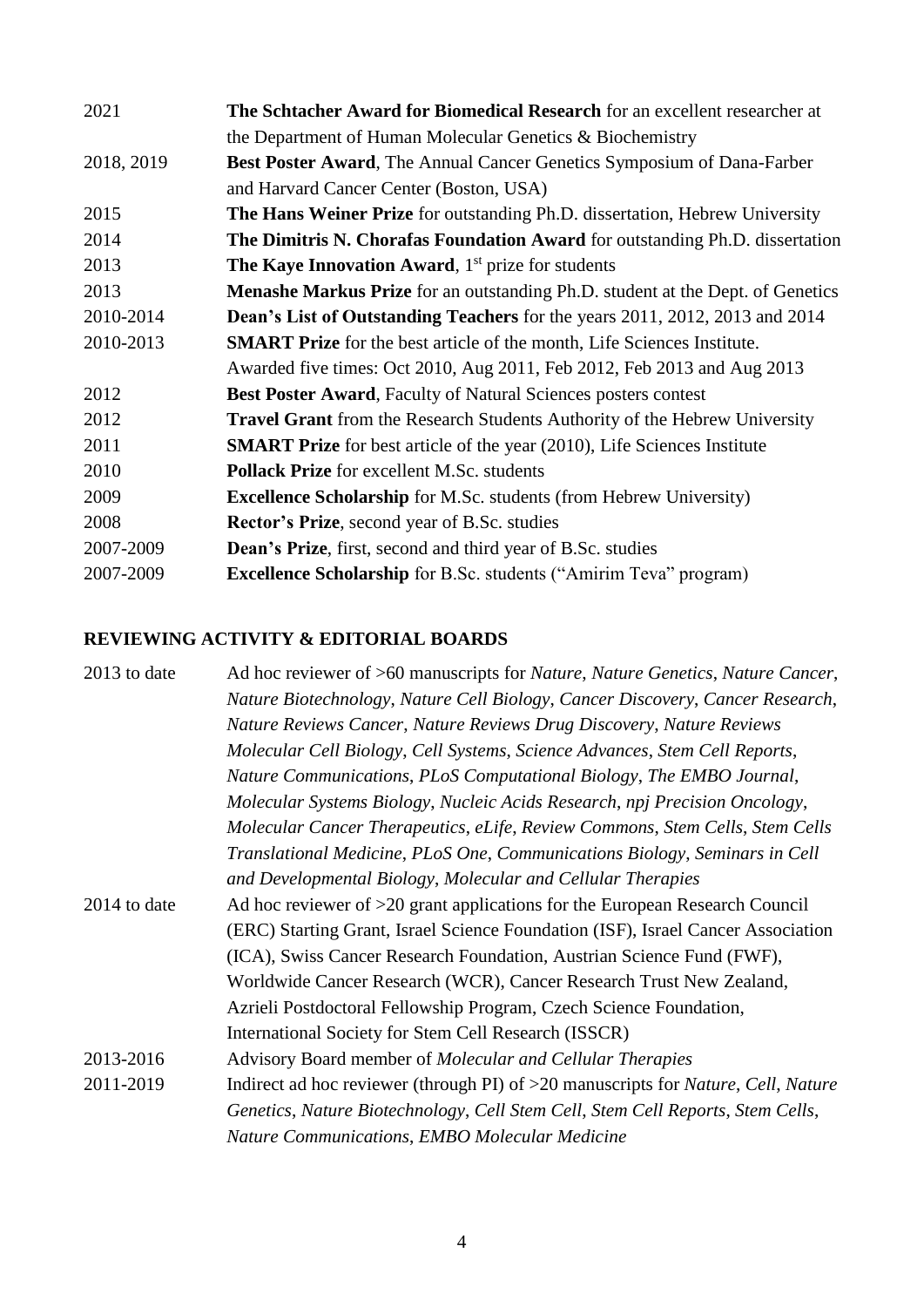## **COMMITTEES & ORGANIZATIONAL DUTIES**

| International & National |                                                                                     |
|--------------------------|-------------------------------------------------------------------------------------|
| $2021$ -date             | BSF Scientific Advisory Panel (regular grants program)                              |
| 2021                     | Technion Human Health Initiative (THHI) scientific advisory committee               |
| $2020$ -date             | Member of Ph.D thesis committees at DKFZ and at Technion $(x2)$                     |
| 2019 to date             | International member of Ph.D. thesis juries, for the Faculty of Medicine and        |
|                          | Pharmacy, Vrije Universiteit Brussel (VUB), Brussels, Belgium (x2) and for the      |
|                          | Institute of Biomedical sciences, University of Porto, Porto, Portugal              |
|                          |                                                                                     |
| Institutional            |                                                                                     |
| $2022$ -date             | Interviewing and evaluating PhD candidates for the faculty                          |
| 2021                     | Safra Bioinformatics Retreat Program Committee                                      |
| $2020$ -date             | Member of Ph.D thesis committees $(x3)$ ; M.Sc. thesis committees $(x4)$ ; and an   |
|                          | M.D. thesis committee $(x1)$                                                        |
| 2020 to date             | Member of the Instrumentation and Service Center Committee,                         |
|                          | Faculty of Medicine, TAU                                                            |
| 2020 to date             | Organizing the weekly Departmental Seminar Series, Department of Human              |
|                          | Molecular Genetics & Biochemistry, Faculty of Medicine, TAU                         |
| 2019 to date             | Reviewing multiple $(>10)$ internal faculty grant applications and thesis proposals |

## **ORAL PRESENTATIONS**

## **International**

| 2023 | Fondation des Treilles Meeting on DNA Damage in Mitosis,                     |
|------|------------------------------------------------------------------------------|
|      | Provence, France (invited speaker)                                           |
| 2023 | Gordon Research Conference on Molecular Mechanisms of Evolution,             |
|      | Boston, USA (invited speaker)                                                |
| 2022 | The FASEB Meeting on Consequences of Aneuploidy,                             |
|      | Boston, USA (invited speaker)                                                |
| 2022 | Olivia Newton-Johan Cancer Research Institute (ONJCRI) 2022 Seminar Series,  |
|      | Melbourne, Australia (invited speaker; online lecture)                       |
| 2022 | The EMBO Young Investigators Sectoral Meeting on Cancer,                     |
|      | Benasque, Spain (invited speaker)                                            |
| 2022 | The EMBO Young Investigators Annual Meeting,                                 |
|      | Heidelberg, Germany (invited speaker)                                        |
| 2022 | <b>EMBO</b> Meeting on Chromosome Segregation and Aneuploidy,                |
|      | Vienna, Austria (invited speaker)                                            |
| 2022 | Forbeck Meeting on Aneuploidy in Cancer Development, Prognosis and           |
|      | Treatment, Oleggio Castello, Italy (conference co-chair and invited speaker) |
| 2022 | The Annual Portuguese Genetics Meeting ("Portugaliae Genetica"),             |
|      | Porto, Portugal (invited keynote speaker)                                    |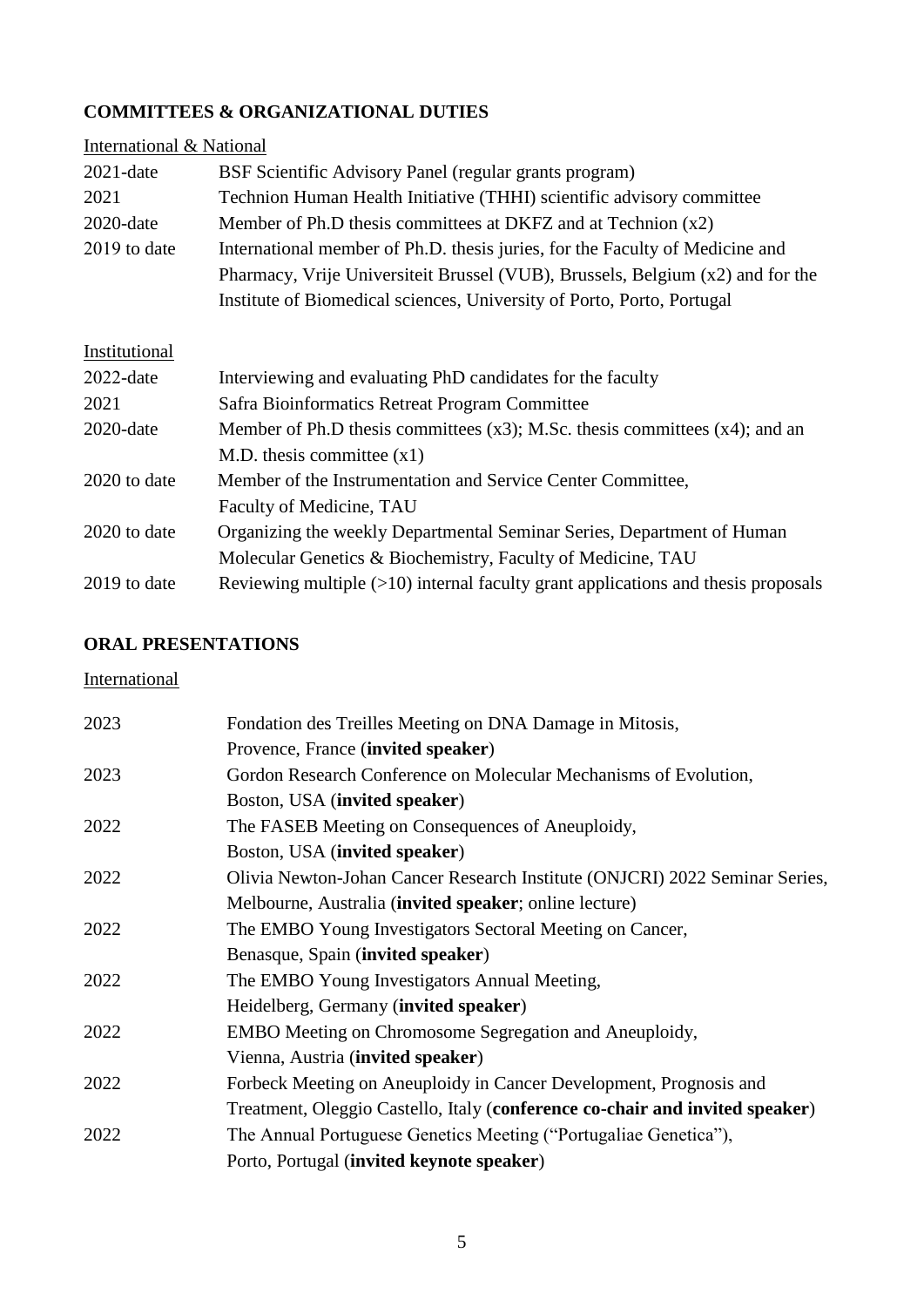| 2021 | The University of Minnesota Ovarian Cancer Conference,                                 |
|------|----------------------------------------------------------------------------------------|
|      | Minneapolis, USA (invited keynote speaker)                                             |
| 2021 | The University of Virginia (UVA) Cancer Center Seminar,                                |
|      | Charlottesville, USA (invited speaker, online lecture)                                 |
| 2021 | The Japanese Cancer Association 80 <sup>th</sup> Annual Meeting,                       |
|      | Yokohama, Japan (invited speaker, online lecture)                                      |
| 2021 | Harvard Medical School, Boston, USA (invited speaker, online lecture)                  |
| 2021 | Front Line Genomics Webinar on Cancer Genomics,                                        |
|      | (invited speaker, online meeting)                                                      |
| 2021 | Aneuploidy and Chromosomal Instability Forum,                                          |
|      | NY, USA (invited speaker, online meeting)                                              |
| 2021 | HUGO Human Genome Meeting (invited speaker, online meeting)                            |
| 2021 | Regina Elena National Cancer Institute, Rome, Italy (invited speaker, online           |
|      | lecture)                                                                               |
| 2021 | The 33rd Annual Lorne Cancer Conference, Lorne, Australia                              |
|      | (invited keynote speaker, online meeting)                                              |
| 2021 | ICRF Brilliant Minds Webinar Series (invited speaker, online lecture)                  |
| 2020 | The University of Milan, Course on Biomedical Omics for M.Sc. students,                |
|      | Milan, Italy (invited speaker; online lecture)                                         |
| 2020 | The UCL Genetics Institute Seminar Series, London, UK                                  |
|      | (invited speaker; online lecture)                                                      |
| 2020 | The Adamas University, Calcutta, India (invited speaker; online lecture)               |
| 2020 | The American Association for Cancer Research (AACR) annual meeting,                    |
|      | San Diego, USA (invited speaker; online meeting)                                       |
| 2020 | The European Association for Cancer Research (EACR) 26 <sup>th</sup> congress, Torino, |
|      | Italy (online meeting)                                                                 |
| 2020 | The European Institute of Oncology (EIO), Milan, Italy (invited speaker;               |
|      | cancelled due to COVID-19)                                                             |
| 2020 | The Annual Portuguese Genetics Meeting ("Portugaliae Genetica"), Porto,                |
|      | Portugal (invited keynote speaker; cancelled due to COVID-19)                          |
| 2019 | The Faculty of Medicine and Pharmacy, Vrije Universiteit Brussel (VUB),                |
|      | Brussels, Belgium (invited speaker)                                                    |
| 2019 | The Forbeck Foundation Annual Scholar Retreat, Wisconsin, USA (invited speaker)        |
| 2019 | MIT Center for Precision Cancer Medicine Seminar Series, Cambridge, USA                |
|      | (invited speaker)                                                                      |
| 2019 | Gordon Research Conference on Cell Growth and Proliferation, Vermont, USA              |
| 2019 | EMBO Policy Workshop on Cell Line Heterogeneity, Heidelberg, Germany (invited          |
|      | speaker)                                                                               |
| 2019 | EMBO Chromosome Segregation and Aneuploidy Workshop, Cascais, Portugal                 |
| 2019 | The Functional Genomics Consortium, Cambridge, USA (invited speaker)                   |
| 2018 | The Forbeck Foundation Annual Scholar Retreat, Wisconsin, USA (invited speaker)        |
| 2018 | EACR-AACR-ISCR Conference: The Cutting Edge of Contemporary Cancer                     |
|      | Research, Jerusalem, Israel                                                            |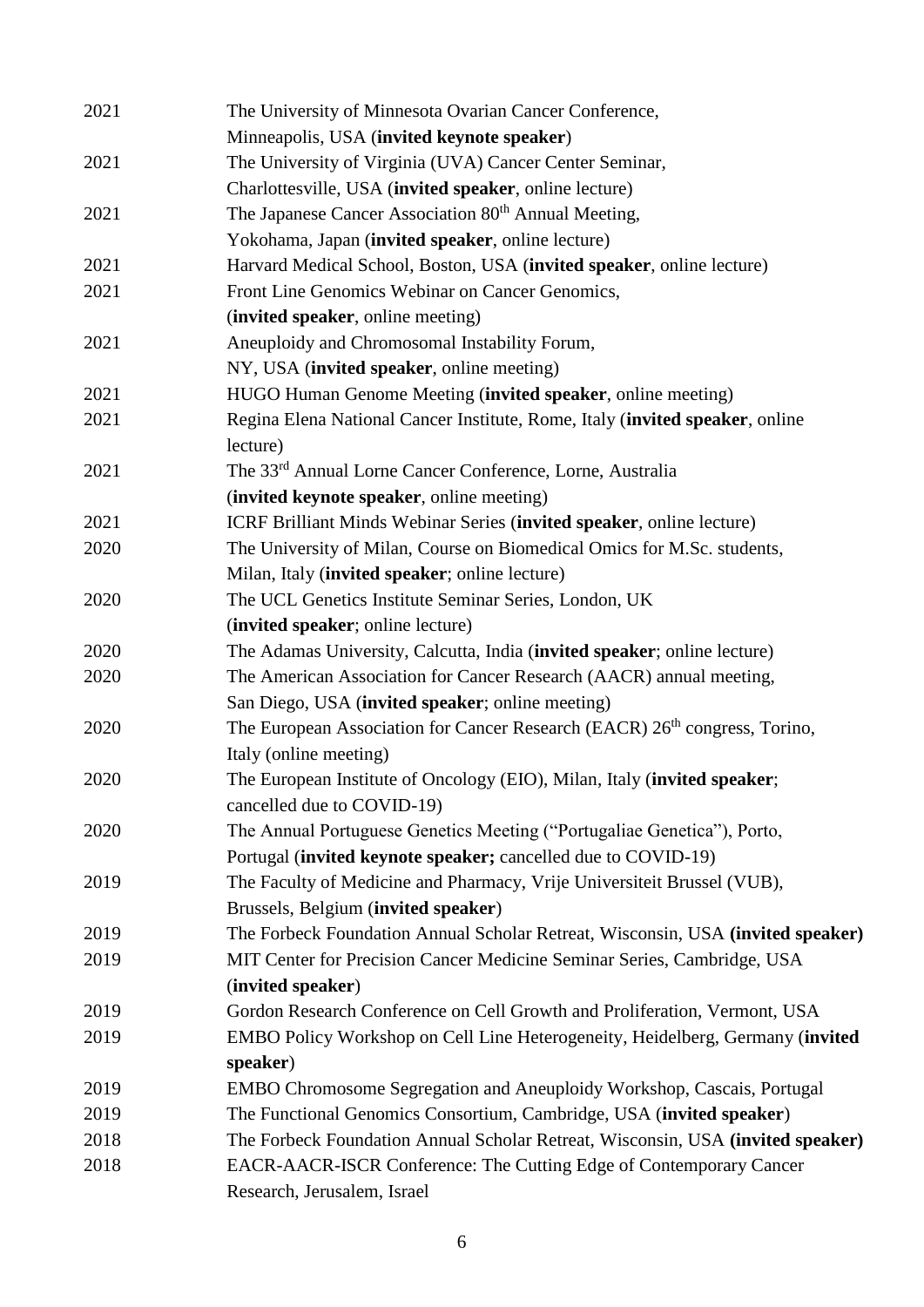| 2018            | The EurOPDX Workshop on Preclinical Models in Clinical Oncology and Cancer            |
|-----------------|---------------------------------------------------------------------------------------|
|                 | Precision Medicine, Weggis, Switzerland (invited keynote speaker)                     |
| 2018            | Cold Spring Harbor Laboratory Meeting on Mechanisms and Models of Cancer,             |
|                 | Cold Spring Harbor, USA                                                               |
| 2018            | The Joint Center for Cancer Genome Discovery (CCGD)-Profile Conference,               |
|                 | Boston, USA (invited speaker)                                                         |
| 2018            | The Human Cancer Models Initiative Meeting, Rockville, USA (invited speaker)          |
| 2017            | The American Society of Cell Biology (ASCB) – European Molecular Biology              |
|                 | Organization (EMBO) Annual Meeting, Philadelphia, USA                                 |
| 2017            | The Forbeck Foundation Annual Scholar Retreat, Wisconsin, USA (invited speaker)       |
| 2017            | The PSCP-ISCI Genetics Workshop, Sheffield, UK (invited speaker)                      |
| 2016            | The Forbeck Foundation Annual Forum, North Carolina, USA                              |
| 2016            | EMBO Fellows meeting, Boston, USA                                                     |
| 2016            | The International Stem Cell Initiative (ISCI) workshop,                               |
|                 | Bar Harbor, USA (invited session co-chair)                                            |
| 2016            | IPITA-JDRF Key Opinion Leaders Meeting on Stem Cell Derived Beta Cells                |
|                 | Boston, USA (invited speaker)                                                         |
| 2016            | EMBO Fellows meeting, Heidelberg, Germany                                             |
| 2016            | The American Association for Cancer Research (AACR) annual meeting,                   |
|                 | New-Orleans, USA                                                                      |
| 2015            | The American Society for Cell Biology (ASCB) annual meeting,                          |
|                 | San-Diego, USA (invited speaker)                                                      |
| 2015            | The 65 <sup>th</sup> Lindau Nobel Laureate Meeting, Lindau, Germany                   |
| 2014            | Memorial Sloan Kettering Cancer Center, New-York, USA (invited speaker)               |
| 2014            | New Questions, New Answers: NZ Bioethics Conference, Dunedin, New-Zealand             |
| 2013            | International Society for Stem Cell Research (ISSCR) 11 <sup>th</sup> annual meeting, |
|                 | Boston, USA                                                                           |
| 2012            | Drug Safety of Stem Cells and other Novel Therapeutics course,                        |
|                 | Liverpool, United Kingdom (invited speaker)                                           |
| 2012            | International Society for Stem Cell Research (ISSCR) 10 <sup>th</sup> annual meeting, |
|                 | Yokohama, Japan                                                                       |
| 2011            | International Society for Stem Cell Research (ISSCR) 9th annual meeting,              |
|                 | Toronto, Canada                                                                       |
|                 |                                                                                       |
| <b>National</b> |                                                                                       |
|                 |                                                                                       |
| 2023            | ILANIT/FISEB congress of the Federation of the Israeli Societies for                  |
|                 | Experimental Biology, Eilat, Israel (invited speaker)                                 |
| 2022            | Faculty of Biology Lecture Series, Technion, Israel                                   |
|                 | (invited speaker)                                                                     |
| 2022            | Felsenstein Medical Research Center Seminar Series, Petah Tikva, Israel               |
|                 | (invited speaker)                                                                     |
| 2021            | Weizmann Institute Cancer Club Lecture Series, Rehovot, Israel                        |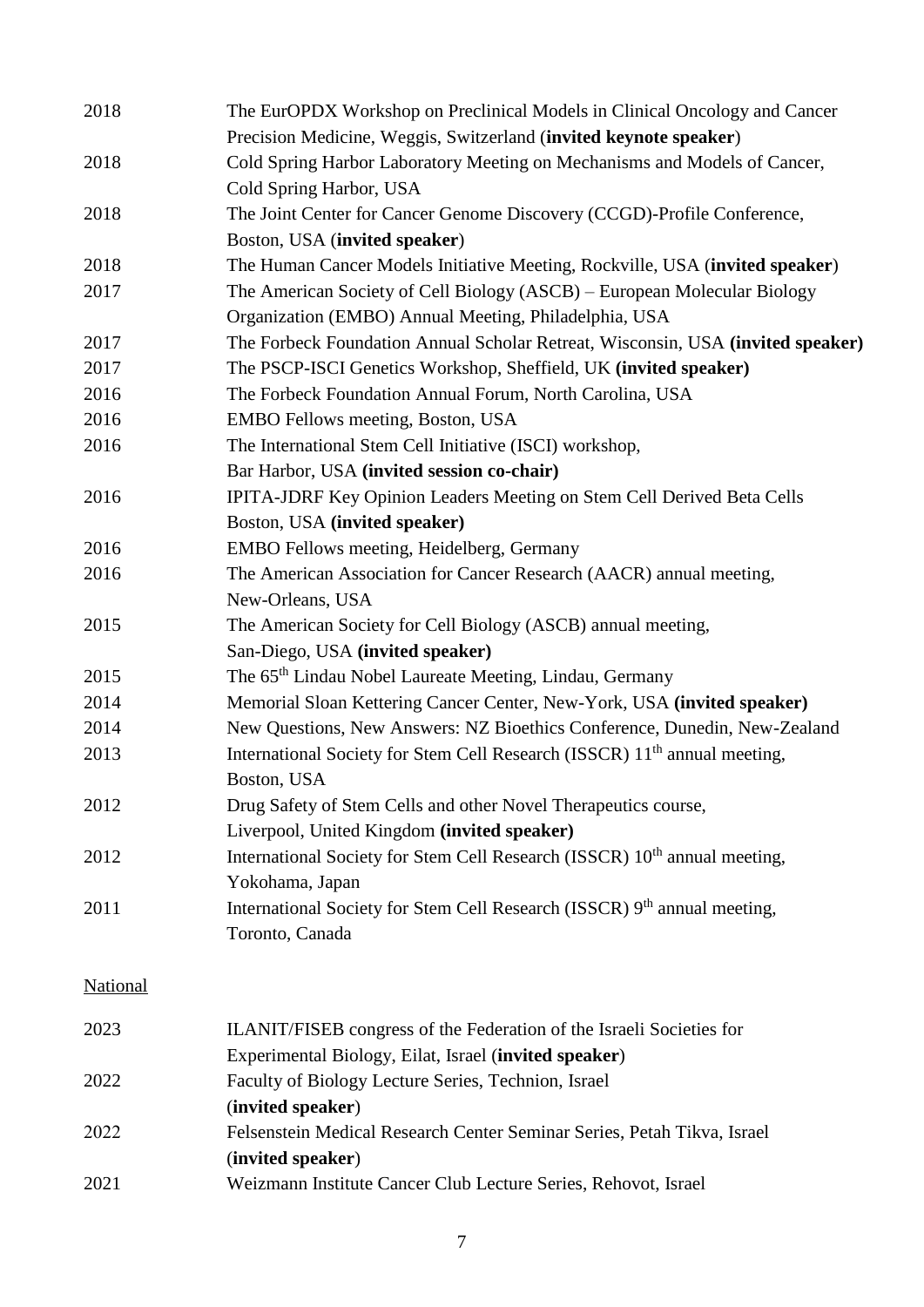|               | (invited speaker)                                                                             |
|---------------|-----------------------------------------------------------------------------------------------|
| 2021          | Sourasky Medical Center Basic Science Seminar Series, Tel Aviv, Israel                        |
|               | (invited speaker)                                                                             |
| 2021          | Israel Society for Cancer Research (ISCR) Annual Meeting                                      |
|               | (invited speaker, online meeting)                                                             |
| 2021          | Department of Clinical Biochemistry & Pharmacology, Ben-Gurion University,                    |
|               | Beer-Sheva, Israel (invited speaker)                                                          |
| 2020          | From Basic Research to Innovative Therapies, Weizmann Institute, Rehovot,                     |
|               | Israel (cancelled due to COVID-19)                                                            |
| 2020          | ILANIT/FISEB congress of the Federation of the Israeli Societies for                          |
|               | Experimental Biology, Eilat, Israel (invited speaker)                                         |
| 2020          | World Cancer Day, Tel Aviv, Israel (invited speaker)                                          |
| 2019          | The Annual Meeting of the Israeli Society of Gene and Cell Therapy, Tel Aviv,                 |
|               | Israel                                                                                        |
| 2013          | Israeli Society of Gene and Cell Therapy (ISGCT) 8 <sup>th</sup> annual meeting,              |
|               | Jerusalem, Israel (accepted)                                                                  |
| 2013          | Sheba Cancer Research Center seminar, Ramat-Gan, Israel (invited speaker)                     |
| 2012          | The 1 <sup>st</sup> Graduate Students' Conference in Genetics, Genomics and Evolution,        |
|               | Beer-Sheva, Israel (accepted)                                                                 |
| 2012          | Israeli Society for Cancer Research (ISCR) 4 <sup>th</sup> annual meeting,                    |
|               | Ramat-Gan, Israel                                                                             |
| 2011          | Israel Stem Cell Society (ISCS) 4 <sup>th</sup> international meeting,                        |
|               | Tel Aviv, Israel                                                                              |
| 2011          | ILANIT/FISEB congress of the Federation of the Israeli Societies for                          |
|               | Experimental Biology, Eilat, Israel                                                           |
| 2010          | Israel Stem Cell Society (ISCS) Young Investigators conference,                               |
|               | Tel Aviv, Israel                                                                              |
|               |                                                                                               |
| Institutional |                                                                                               |
|               |                                                                                               |
| 2022          | Cancer Biology Research Center (CBRC) seminar                                                 |
|               | (invited speaker, online meeting)                                                             |
| 2020          | 1 <sup>st</sup> conference for collaborative research between Safra Center for Bioinformatics |
|               | and TAU-affiliated hospital-based MDs, Tel Aviv, Israel                                       |
|               | (invited speaker, online meeting)                                                             |
| 2020          | The Annual Retreat of the TAU Safra Center for Bioinformatics, Maagan, Israel                 |
|               | (invited speaker; online meeting)                                                             |
| 2018          | The 14 <sup>th</sup> Annual Broad Institute Retreat, Boston, USA (invited speaker)            |
| 2018          | The Broad Institute Board of Scientific Counselors Annual Meeting,                            |

- Boston, USA (**invited speaker**)
- 2018 The Broad Institute Trainee Retreat, Boston, USA
- 2012 Alexander Silberman Institute for the Life Sciences (AS-ILS) annual meeting, Ma'agan, Israel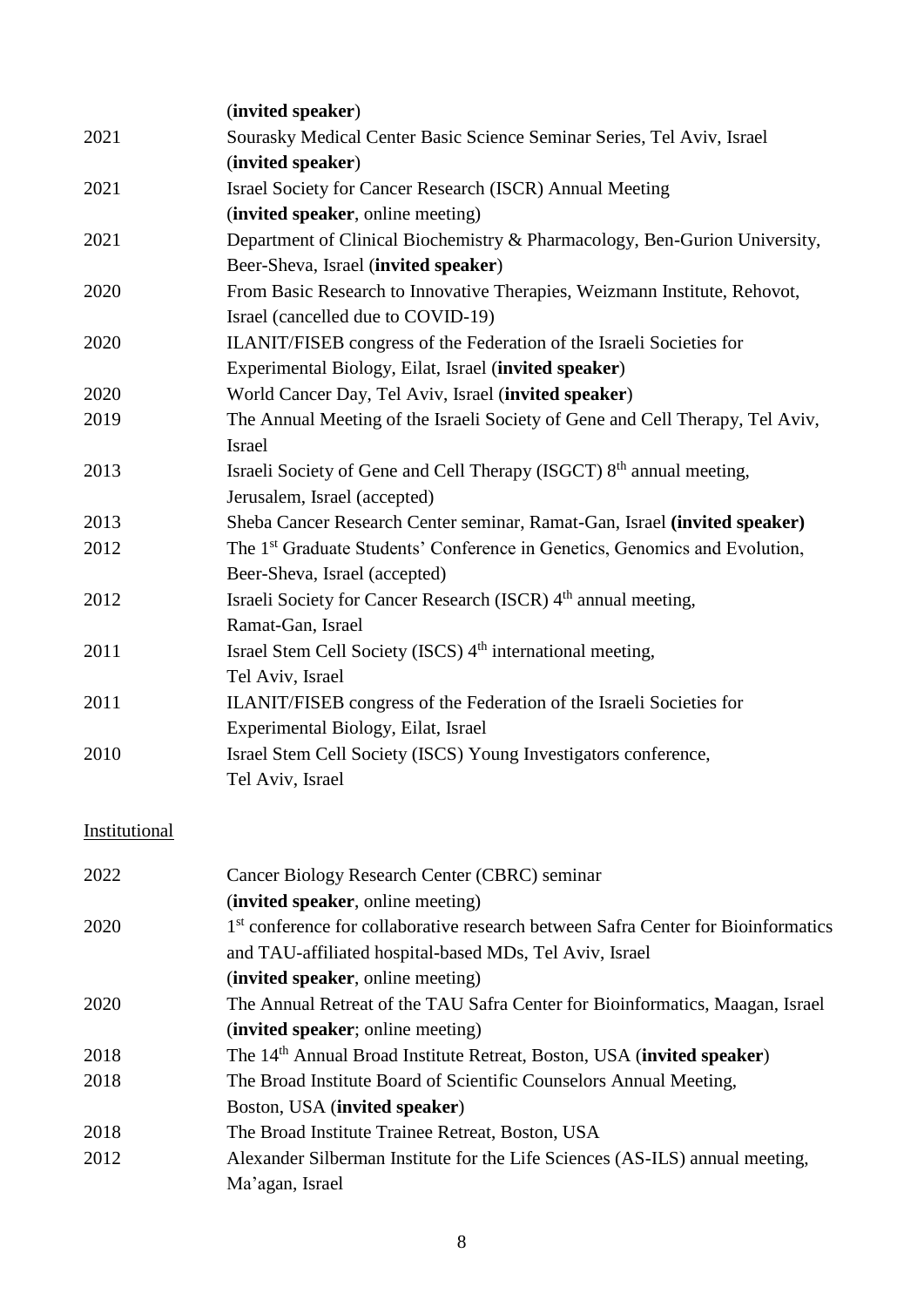# **POSTER PRESENTATIONS**

| 2018 | Dana-Farber/Harvard Cancer Center Cancer Genetics Symposium, Boston, USA                      |
|------|-----------------------------------------------------------------------------------------------|
| 2018 | The American Association for Cancer Research (AACR) annual meeting,                           |
|      | Chicago, USA                                                                                  |
| 2017 | The 13 <sup>th</sup> annual Broad Retreat, Boston, USA                                        |
| 2017 | The 5 <sup>th</sup> annual Broad-ISF Cell Circuits Symposium, Jerusalem, Israel               |
| 2017 | The HFSP Fellows Meeting, Lisbon, Portugal                                                    |
| 2017 | The Klarman Cell Observatory Retreat, Boston, USA                                             |
| 2016 | The 12 <sup>th</sup> annual Broad Retreat, Boston, USA                                        |
| 2016 | The 4 <sup>th</sup> annual Broad-ISF Cell Circuits Symposium, Boston, USA                     |
| 2015 | Howard Hughes Medical Institute (HHMI) Science Meeting, Janelia, USA                          |
| 2014 | Israeli Society for Cancer Research (ISCR) 6 <sup>th</sup> annual meeting, Haifa, Israel      |
| 2013 | First Israel-China workshop on Genetics and Epigenetics of Human Disease,                     |
|      | Jerusalem, Israel                                                                             |
| 2013 | Israel Stem Cell Society (ISCS) 5 <sup>th</sup> international meeting, Jerusalem, Israel      |
| 2013 | Stem Cells and Regenerative Medicine conference, Jerusalem, Israel                            |
| 2013 | International Society for Stem Cell Research (ISSCR) 11 <sup>th</sup> annual meeting,         |
|      | Boston, USA                                                                                   |
| 2013 | Israeli Society for Cancer Research (ISCR) 5 <sup>th</sup> annual meeting, Beer-Sheva, Israel |
| 2013 | Gordon Research Conference on Stem Cells and Cancer,                                          |
|      | Les Diablerets, Switzerland                                                                   |
| 2012 | Faculty of Natural Sciences Posters Contest, Jerusalem, Israel                                |
| 2011 | Israel Society for Cancer Research (ISCR) 3 <sup>rd</sup> annual meeting, Jerusalem, Israel   |
| 2011 | Molecular Medicine: Cancer Biology and Therapy conference, Jerusalem, Israel                  |
| 2011 | UK-Israel Regenerative Medicine Conference, Beer-Sheva, Israel                                |
|      |                                                                                               |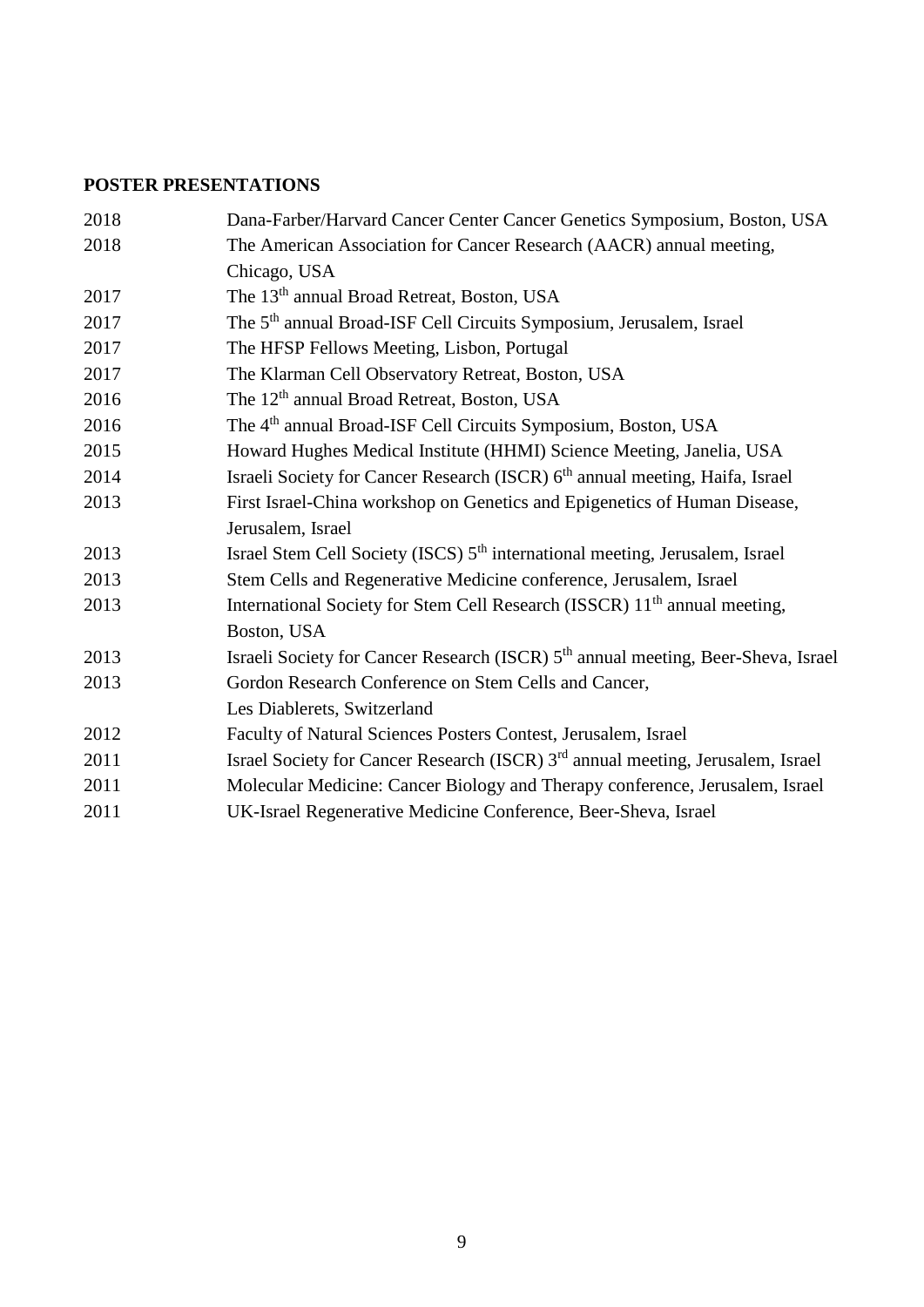## **PUBLICATIONS**

Total number of citations: 5,726; H-index: 28 (Google Scholar, January 11, 2022) # Corresponding author; \* Equally-contributing first-author

## **ORIGINAL RESEARCH ARTICLES**

## **2022**

- **1.** Hoge A.C.H.\*, Getz M.\*, Beroukhim R., Golub T.R., Ha G.<sup>#</sup> and **Ben-David U.**<sup>#</sup> DNA-based copy number analysis confirms genomic evolution of PDX models. *npj Precision Oncology*, 2022 (accepted), doi.org/10.1101/2021.01.15.426865 (bioRxiv). **IF=8.3**
- **2.** Prasad K., Bloomfield M., Levi H., Keuper K., Bernhard S.V., Baudoin N.C., Leor G., Eliezer Y., Giam M., WongC.K., Rancati G., Storchova Z., Cimini D., and **Ben-David U.** # Wholegenome duplication shapes the aneuploidy landscape of human cancers. *Cancer Research*, 2022, doi:10.1158/0008-5472.CAN-21-2065 (ePub ahead of print). **IF=12.7**

## **2021**

- **3.** Ippolito M., Martis V., Hong C., Wardenaar R., Zerbib J., Spierings D.C.J., **Ben-David U.**, Foijer F., and Santaguida S. Gene copy-number changes and chromosomal instability induced by aneuploidy confer resistance to chemotherapy. *Developmental Cell*, 2021, S1534- 5807(21)00562-1, doi: 10.1016/j.devcel.2021.07.006. **IF=10.1**
- **4.** Vaz S., Ferreira F.J., Macedo J.C., Leor G., **Ben-David U.**, Bessa J., and Logarinho E. BMF repression by FoxM1 inhibits anoikis during mitosis and is a biomarker for antimitotic chemotherapy response. *Cell Death & Disease,* 2021, 12(6):542, doi: 10.1038/s41419-021- 03822-5. **IF=8.5**.
- **5.** Wang R.W., Vigano S., **Ben-David U.**, Amon A., and Santaguida S. Aneuploid senescent cells activate NF-κB to promote their immune clearance by NK cells. *EMBO Reports* 2021, 22(8):e52032, doi: 10.15252/embr.202052032. **IF=8.8**.
- **6.** Cohen-Sharir Y., McFarland J., Abdusamad M., Marquis C., Bernhard S.V., Kazachkova M., Tang H., Ippolito M.R., Laue K., Zerbib J., Malaby H.L.H., Jones H., Stautmeister L.-M., Bockaj I., Wardenaar R., Lyons N., Nagaraja A., Bass A.J., Spierings D.C.J., Foijer F., Beroukhim R., Santaguida S., Golub T.R., Stumpff J., Storchova Z., and **Ben-David U.#** Aneuploidy renders cancer cells vulnerable to mitotic checkpoint inhibition. *Nature* 2021, 590(7846):486-491, doi: 10.1038/s41586-020-03114-6. **IF=50.0**

# "Research Highlight" in *Cancer Discovery* (doi: 0.1158/2159-8290.CD-RW2021-017) # "News & Views" comment in *Nature Communications* (doi: 10.1038/s41467-021-23965-5) # A provisional patent application was submitted based on this work. # Highlighted in news stories in the popular press (**New York Post**, **Ynet**, **GEN**, **Doctors Only**, and more)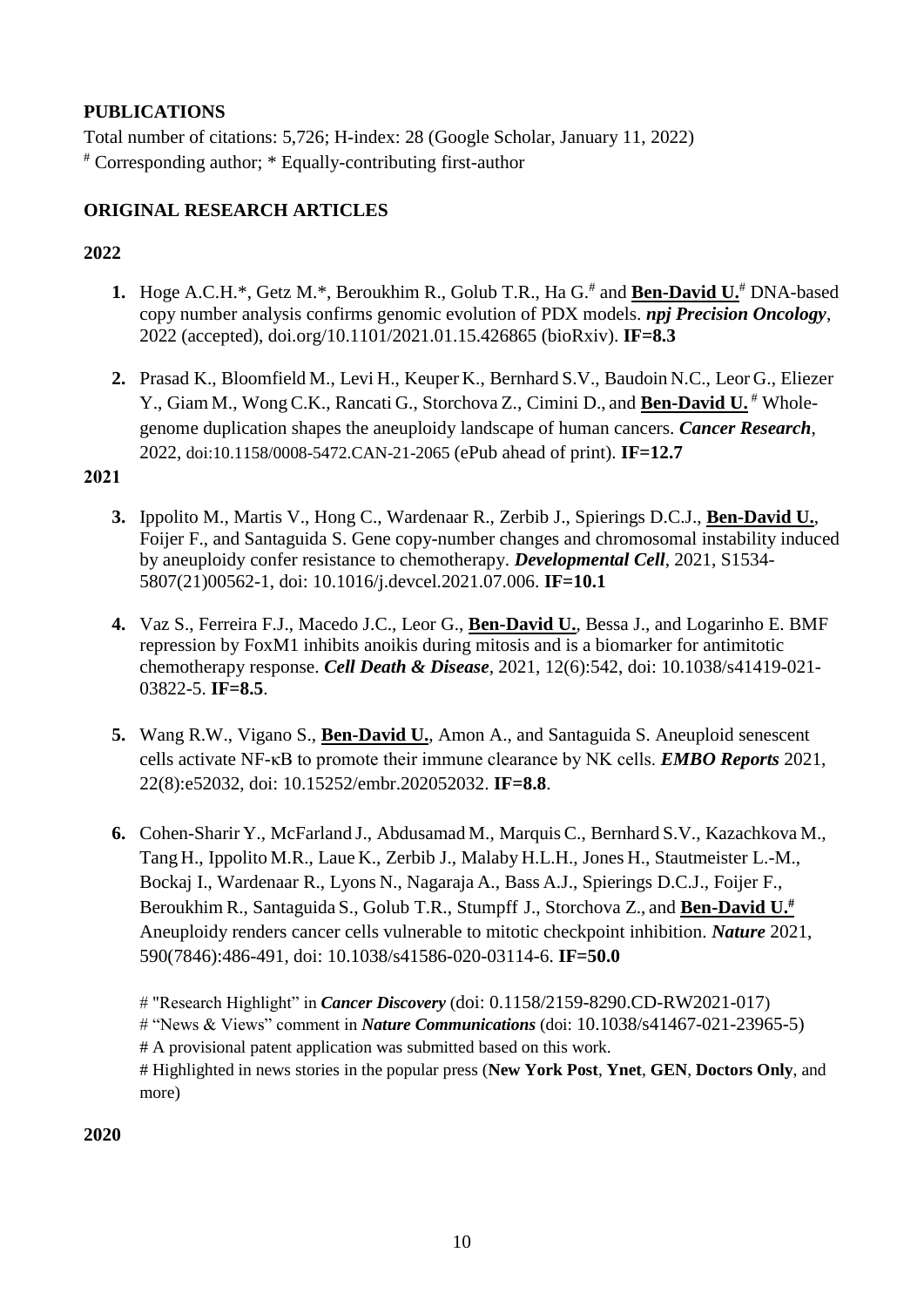- **7.** Replogle J., Zhou W., Amaro A., McFarland J., Villalobos-Oritz M., Ryan J., Letai, A., Yilmaz O., Sheltzer J., Lippard S., **Ben-David U.**, and Amon A. Aneuploidy increases resistance to chemotherapeutics by antagonizing cell division. *Proc Natl Acad Sci U S A*, 2020, 117(48):30566-30576, doi.org/10.1073/pnas.2009506117. **IF=11.2**.
- **8.** Winkler T. and **Ben-David U. #** Elevated ACE2 expression levels in tumor-adjacent tissues of cancer patients. *International Journal of Cancer*, 2020, 147(11):3264-3266, doi.org/10.1002/ijc.33145. *IF=7.4*

# Selected for a special issue for the 2021 World Cancer Day

**9.** Enache O.M.\*, Rendo V.\*, Abdusamad M., Lam D., Davison D., Pal S., Currimjee N., Hess J., Sanson K., Pantel S., Nag A., Thorner A., Root D., Doench J.G., Vazquez F., Beroukhim R., Golub T.R., and **Ben-David U.#** Cas9 activates the p53 pathway and selects for p53 inactivating mutations. *Nature Genetics*, 2020, 52(7):662-668, doi: 10.1038/s41588-020- 0623-4. **IF=38.3**

# The cover of the journal was dedicated to this article # "Research Highlight" in **Cancer Discovery** (doi: 10.1158/2159-8290.CD-RW2020-081) # Invited paper presentation in **JRNLclub** [\(https://jrnlclub.org/\)](https://jrnlclub.org/) # A provisional patent application was submitted based on this work

**10.** Corsello S.M., Nagari R.T., Spangler R.D., Rossen J., Kocak M., Bryan J.G., Humeidi R., Peck D., Wu X., Tang A.A., Wang V.M., Bender S.A., Lemire E., Narayan R., Montgomery P., **Ben-David U.**, Chen Y., Rees M.G., Lyons N.J., McFarland J.M., Wong B.T., Wang L., Dumont N., O'Hearn P.J., Stefan E., Doench J.G., Greulich H., Meyerson M., Vazquez F., Subramanian A., Roth J.A., Bittker J.A., Boehm J.S., Mader C.C., Tsherniak A., and Golub T.R. Discovering the anticancer potential of non-oncology drugs by systematic viability profiling. *Nature Cancer*, 2020, 1(2):235-248, doi: 10.1038/s43018-019-0018-6. IF=NA

## **2018**

**11. Ben-David U.**, Siranosian B., Ha G., Tang H., Oren Y., Hinohara K., Strathdee c.A., Dempster J., Lyons N.J., Burns R., Nag A., Kugener G., Cimini B., Tsvetkov P., Maruvka Y.E., O'RourkeR., Garrity A., Tubelli A.A., Bandopadhayay P., Tsherniak A., Vazquez F., Wong B., Birger C., Ghandi M, Thorner A.R., BittkerJ.A., Meyerson M., Getz G., Beroukhim R. and Golub T.R. Genetic and transcriptional evolution alters cancer cell line drug response. *Nature*, 2018, 560(7718):325-330, doi: 10.1038/s41586-018-0409-3. **IF=50.0**

# The cover of the journal was dedicated to this article # Highlighted in a Broad Press Release and Video # Highlighted in a "News and Views" article in *Disease Models & Mechanisms* (doi: 10.1242/dmm.037366) # Highlighted in news stories in the popular press (**STAT+**, **Haaretz**, and more)

**12.** Abdeen S.A., **Ben-David U.**, Maly B. and Aqueilan R. Somatic loss of WWOX drives triplenegative breast cancer through perturbation of TP53. *Cell Death & Disease*, 2018, 9(8):832, doi: 10.1038/s41419-018-0896-z. **IF =8.5**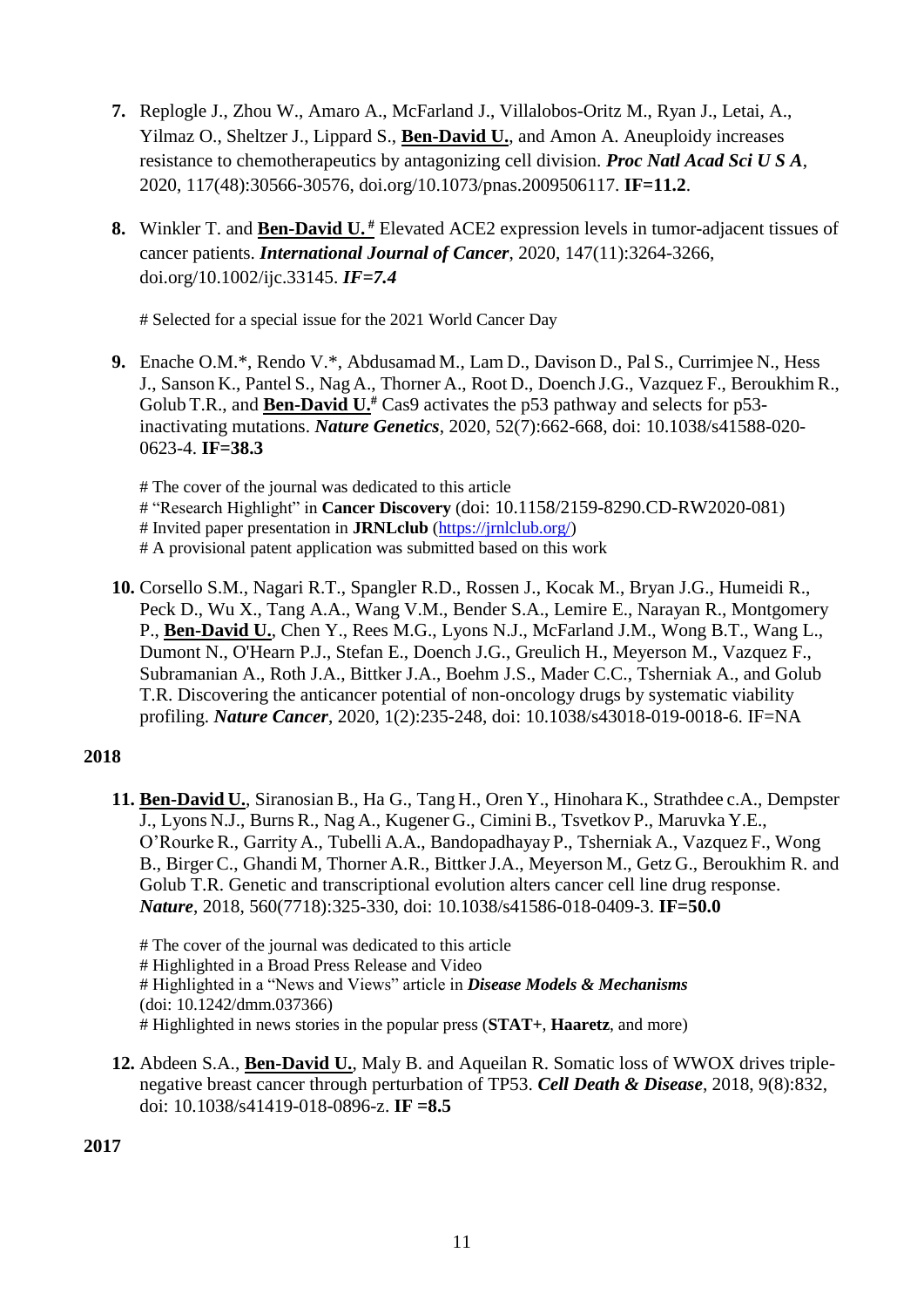**13. Ben-David U.**, Ha G., Tseng Y.Y., Greenwald N.F., Oh C., Shih J., McFarland J.M., Wong B., Boehm J.S., Beroukhim R. and Golub T.R. Patient-derived xenografts undergo mousespecific tumor evolution. *Nature Genetics*, 2017, 49(11):1567-1575, doi:10.1038/ng.3967. **IF= 38.3**

# Highlighted in a "News and Views" article in *Nature Genetics* (doi:10.1038/ng.3983) # Highlighted in two news stories in *Nature* (doi:10.1038/nature.2017.22782 and doi: 10.1038/d41586-018-05890-8)

# Highlighted in a news story in *Cancer Discovery* (doi: 10.1158/2159-8290.CD-NB2017-151)

# Highlighted in news stories in the popular press (*The Scientist*, *Ars Technica*, and more)

# "The Research Parasite Award" for outstanding secondary data analysis

## **2016**

- **14.** Bi W.L., Horowtiz P., Greenwald N., Abedalthagafi M., Agarwalla P.K., Gibson W.J., Mei Y, Schumacher S.E., **Ben-David U.**, Chevalier A., Carter S.L., Tiao G., Brastianos P.K., Ligon A.H., Ducar M., MacConaill L.E., Laws E.R., Santagata S., Beroukhim R., Dunn IF. Landscape of genomic alterations in pituitary adenomas. *Clinical Cancer Research*, 2016, 23(7):1841-1851, doi: 10.1158/1078-0432.CCR-16-0790. **IF=12.5**
- **15.** Aguirre A., Meyers R., Weir B., Vazquez F., Zhang C.Z., **Ben-David U.**, Cook A., Ha G., Harrington W., Doshi M., Gill S., Xu H., Ali L., Jiang G., Pantel S., Lee Y., Goodale A., Cherniack A., Oh C., Kryukov G., Cowley G., Garraway L., Stegmaier K., Roberts C., Golub T.R., Meyerson M., Root D., Tsherniak A., and Hahn W. Genomic copy number dictates a gene-independent cell response to CRISPR-Cas9 targeting. *Cancer Discovery*, 2016, 6(8):914-29, doi: 10.1158/2159-8290.CD-16-0154. **IF=39.4**
- **16. Ben-David U.**, Ha G., Khadka P., Jin X., Wong B., Franke L. and Golub T.R. The landscape of chromosomal aberrations in breast cancer mouse models reveals driver-specific routes to tumorigenesis. *Nature Communications*, 2016, 7:12160, doi:10.1038/ncomms12160. **IF=14.9**
- **17.** Lamm N., **Ben-David U.**, Kerem B. and Benvenisty N. Genomic instability in human pluripotent stem cells arises from replicative stress and chromosome condensation defects. *Cell Stem Cell*, 2016, 18(2): 253-61, doi: 10.1016/j.stem.2015.11.003. **IF=24.6**

## **2015**

**18. Ben-David U.**, Cowell Ian G., Austin Caroline C. and Benvenisty N. Controlling the survival of human pluripotent stem cells by small molecule-based targeting of topoisomerase II alpha. *Stem Cells*, 2015, 33(3): 1013-9, doi: 10.1002/stem.1888. **IF=6.3**

# Highlighted in the journal's website

- **19.** Weissbein U., **Ben-David U.** and Benvenisty N. Virtual karyotyping reveals greater chromosomal stability in neural cells derived by transdifferentiation than those from stem cells. *Cell Stem Cell*, 2014, 15(6):687-91, doi: 10.1016/j.stem.2014.10.018. **IF=24.6**
- **20. Ben-David U.**, Arad G., Weissbein U., Mandefro B., Maimon A., Narwani K., Clark A.T., Andrews P.W., Benvenisty N., and Biancotti J.C. Aneuploidy induces profound changes in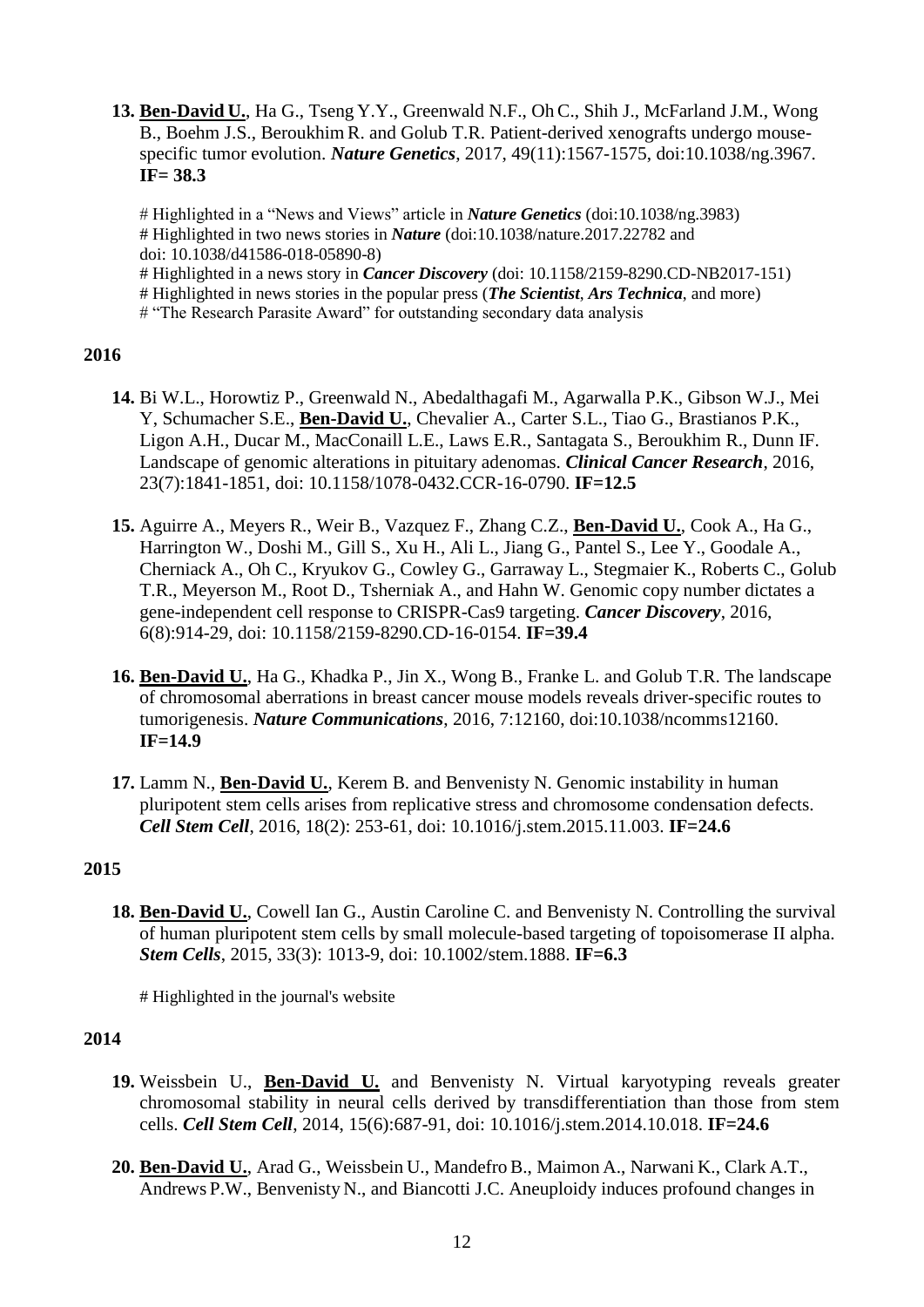gene expression, proliferation and tumorigenicity of human pluripotent stem cells. *Nature Communications*, 2014, 5:4825, doi: 10.1038/ncomms5825. **IF=14.9**

- **21. Ben-David U.**\*, Biran A.\*, Scaffidi P., Boehringer M., Meshorer E. and Benvenisty N. Elimination of undifferentiated cancer cells by pluripotent stem cell inhibitors. *Journal of Molecular Cell Biology*, 2014, 6(3):267-9, doi: 10.1093/jmcb/mju012. **IF=6.2**
- **22. Ben-David U.** and Benvenisty N. Chemical ablation of tumor-initiating human pluripotent stem cells. *Nature Protocols*, 2014, 9(3):729-40, doi: 10.1038/nprot.2014.050. **IF=13.5**

## **2013**

- **23. Ben-David U.**, Nudel N. and Benvenisty N. Immunologic and chemical targeting of the tightjunction protein Claudin-6 eliminates tumorigenic human pluripotent stem cells. *Nature Communications***,** 2013, 4:1992, doi:10.1038/ncomms2992. **IF=14.9**
	- # Highlighted in the journal's website and press release
	- # Highlighted in "Scientific American", "A Week in Science" and "Lab Times" magazines
	- # "Article of the month" award, Life Sciences Institute, Hebrew University
- **24. Ben-David U.**, Gan Q.F., Golan-Lev T., Arora P., Yanuka O., Oren Y.S., Leikin-Frenkel A., Graf M., GarippaR., Boehringer M., Gromo G. and Benvenisty N. Selective elimination of human pluripotent stem cells by an oleate synthesis inhibitor discovered in a high-throughput screen. *Cell Stem Cell*, 2013, 12(2):167-79, doi: 10.1016/j.stem.2012.11.015. **IF=24.6**
	- # "Research Highlight" in *Nature Chemical Biology*, 2013, 9(3): 139 # "Research Highlight" in *Nature/SciBX,* 2013, 6(5): doi:10.1038/scibx.2013.126 # "Article of the month" award, Life Sciences Institute, Hebrew University # US granted patent 9,456,998, of May 22, 2013, SELECTIVE INHIBITORS OF UNDIFFERENTIATED CELLS
- **25.** Lee P., Martin N.T., Nakamura K., Azghadi S., Amiri M., **Ben-David U.**, Perlman S., Gatti R.A., Hu H. and Lowry W.E. SMRT compounds abrogate cellular phenotypes of Ataxia Telangiectasia in neural derivatives of patient specific hiPSCs. *Nature Communications*, 2013, 4:1824, doi:10.1038/ncomms2824. **IF=14.9**
- **26. Ben-David U.**, Mayshar Y. and Benvenisty N. Virtual karyotyping of pluripotent stem cells on the basis of their global gene expression profiles. *Nature Protocols*, 2013, 8(5): 989-97, doi: 10.1038/nprot.2013.051. **IF=13.5**

# Highlighted in the journal's website

- **27. Ben-David U.** and Benvenisty N. High prevalence of evolutionarily conserved and speciesspecific genomic aberrations in mouse pluripotent stem cells. *Stem Cells*, 2012, 30(4):612- 22, doi: 10.1002/stem.1057. **IF=6.3**
	- # Highlighted on the cover of the journal and in its website # "Article of the month" award, Life Sciences Institute, Hebrew University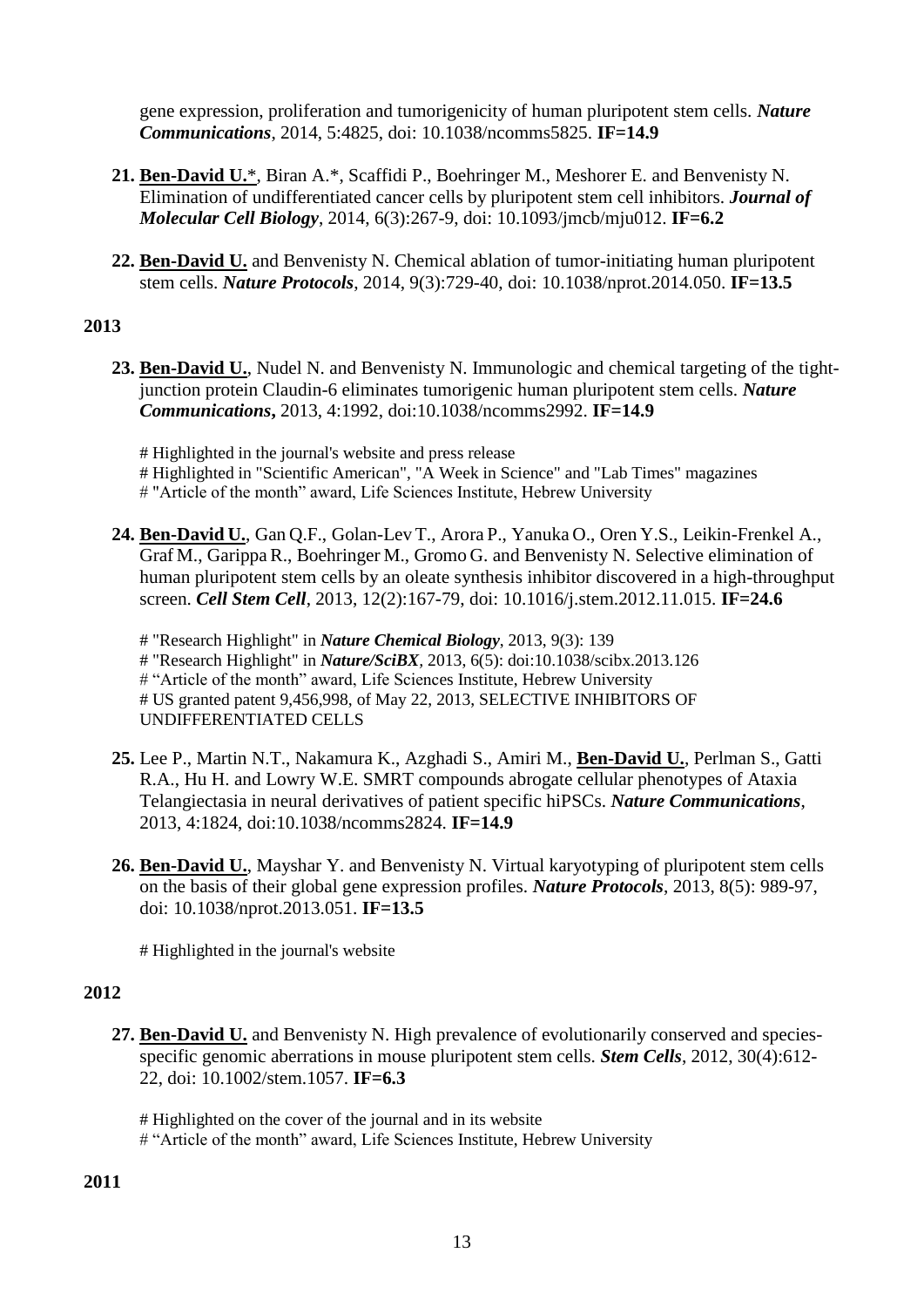**28. Ben-David U.**, Mayshar Y. and Benvenisty N. Large-scale analysis reveals acquisition of lineage-specific chromosomal aberrations in human adult stem cells. *Cell Stem Cell*, 2011, 9(2):97-102, doi: 10.1016/j.stem.2011.06.013. **IF=24.6**

# Highlighted in the Editorial and in a Perspective article published in the same issue # "Article of the month" award, Life Sciences Institute, Hebrew University

#### **2010**

- **29.** Mayshar Y.\*, **Ben-David U.\***, Lavon N., Biancotti J.C., Yakir B., Clark A.T., Plath K., Lowry W.E. and Benvenisty N. Identification and classification of chromosomal aberrations in human induced pluripotent stem cells. *Cell Stem Cell*, 2010, 7(4):521-31**,** doi: 10.1016/j.stem.2010.07.017. **IF=24.6**
	- # "Research Highlight" in *Nature Reviews Cancer*, 2010, 10(11):742 # "Research Highlight" in *Nature Methods*, 2010, 7(12): 948-9 # "Article of the year" award, 2010, Life Sciences Institute, Hebrew University

#### **SUBMITTED MANUSCRIPTS**

Nahmad A.D.\*, Reuveni E.\*, Goldschmidt E.\*, Tenne T., Liberman M., Horovitz-Fried M., Khosravi R., Kobo H., Reinstein E., Madi. A.<sup>#</sup>, **Ben-David U.**<sup>#</sup>, and Barzel A.<sup>#</sup> Frequent aneuploidy in primary human T cells following CRISPR-Cas9 cleavage. *Submitted*. doi.org/10.1101/2021.08.20.457092 (bioRxiv)

Waissengrin B., Zahavi T., Salmon‐Divon M., Goldberg A., Wolf I., Rubinek T. Winkler T., Farkash O., Grinshpun A., Zubkov A., Khatib M., Strulov Shachar S., Keren N., Carmi-Levy I., **Ben-David U.**, and Amir Sonnenblick<sup>1,2\*</sup>. The effect of non-oncology drugs on clinical and genomic risk in early luminal breast cancer. *Submitted.*

## **REVIEWS & PERSPECTIVES**

#### **2022**

**30.** Eliezer Y. and **Ben-David U.#** Double genome, double jeopardy. **Nature**, 2022, doi.org/10.1038/d41586-022-00849-2w. **IF=50.0**

## **2021**

**31.** Cohen-Sharir Y. and **Ben-David U.**# Relevance of aneuploidy for cancer therapies targeting the spindle assembly checkpoint and KIF18A. *Molecular & Cellular Oncology*, 2021, 8(3):1915075, doi.org/10.1080/23723556.2021.1915075. **IF=1.2**

#### **2020**

**32.** Rendo V., Enache O. and **Ben-David U. #** Adding to the CASeload: Unwarranted Cas9 induced activation of the p53 pathway. *Molecular & Cellular Oncology*, 2020, 7(5):1789419, doi.org/10.1080/23723556.2020.1789419. **IF=1.2**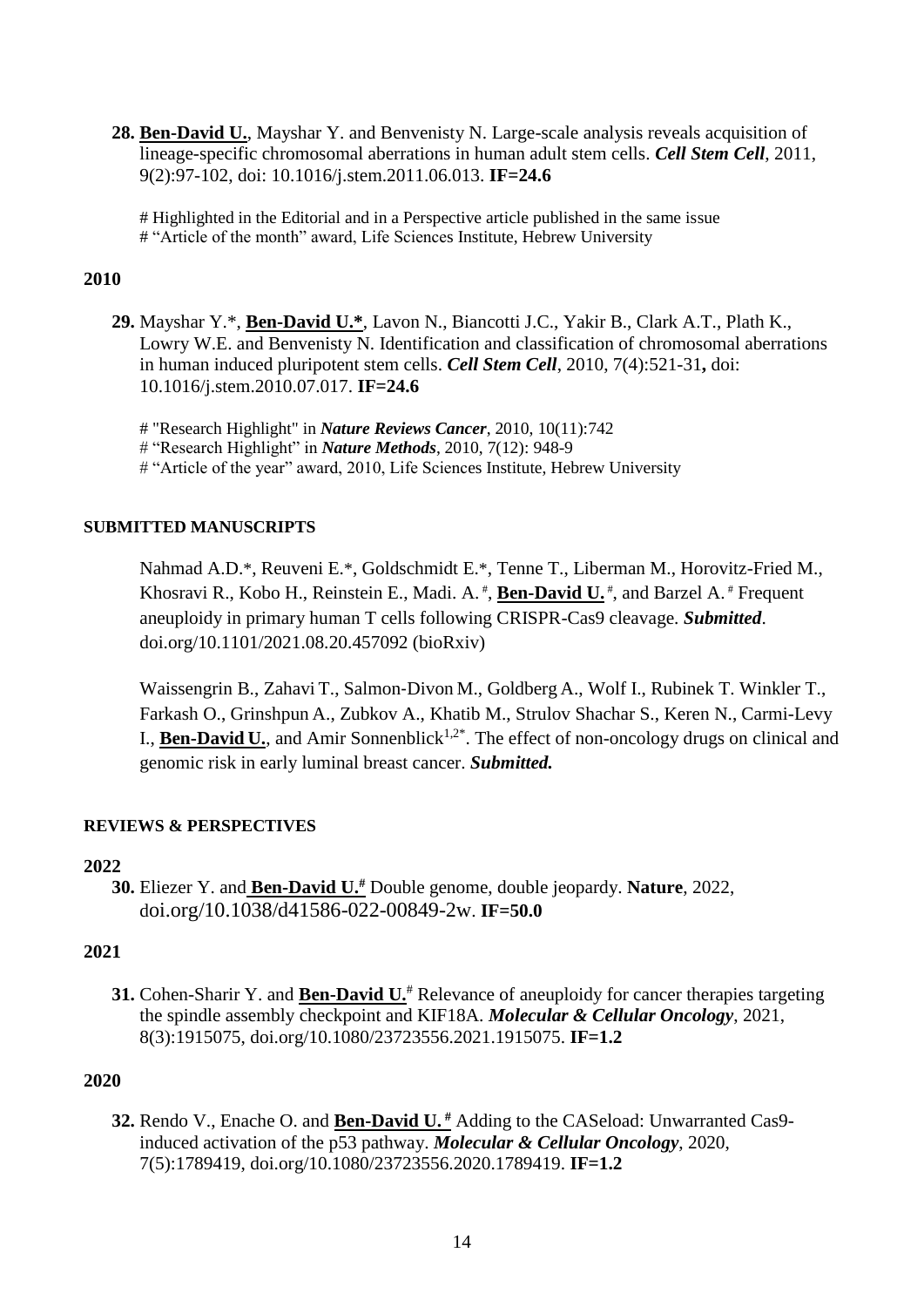**33. Ben-David U.#** and Amon A. Context is everything: aneuploidy in cancer. *Nature Reviews Genetics*, 2020, 21(1):44-62, doi: 10.1038/s441576-019-0171-x. **IF=53.2**

# Highlighted on the cover of the journal

## **2019**

**34. Ben-David U.**<sup>#</sup>, Beroukhim R. and Golub T.R. Genomic evolution of cancer models: perils and opportunities. *Nature Reviews Cancer*, 2019, 19(2):97-109, doi: 10.1038/s41568-018- 0095-3. **IF=60.7.**

## **2018**

**35.** Odorico. J., Adams A., Melton D., Greenstein G., Hwa A., Nostro C., Rezania A., Oberholzer J., Pipeleers D., Yang L., Cowan C., Huangfu D., Egli D., **Ben-David U.**, Vallier L., Grey S., Tang Q., Roep B., Ricordi C., Naji A., Orlando G., Anderson D., Poznansky M., Ludwig B., Tomei A., Greiner D., Graham M., Carpenter M., Migliaccio G., D'Amour K., Hering B., Piemonti L., Berney T., Rickels M., Kay T. and Markmann J. Report of the Key Opinion Leaders Meeting on Stem Cell-Derived Beta Cells. *Transplantation*, 2018, 102(8):1223- 1229, doi: 10.1097/TP.0000000000002217. **IF=4.9**

#### **2017**

**36.** Andrews P.W., **Ben-David U.**, Benvenisty N., Coffey P., Eggan K., Knowles B.B., Nagy A., Pera M., Reubinoff B., Rugg-Gunn P.J., Stacey G.N. Assessing the safety of human pluripotent stem cells (PSCs) and their derivatives for clinical applications. *Stem Cell Reports*, 2017, 9(1):1-4, doi: 10.1016/j.stemcr.2017.05.029. **IF=7.8**

## **2015**

**37.** Heslop A.J., Hammond T.G., Santeramo I., Piella A.T., Hopp I., Zhou J., Baty R., Graziano, E.I., Bernabe P., Shaw D.A., Bunn I., Caron A., Skold P., Andrews P.W., Baxter M., Hay D., Hamdam J., Sethu S., Sharpe M.E., Patel S., Jones D.R., Reinhardt J., Danen E.H.J., **Ben-David U.**, Stacey G., Bjorquist P., Rowe, C., Pellegrini G., Antoine D., Cross M.J., Murray P., Williams D., Kitteringham N.R., Park B.K. and Goldring C.E.P. Understanding the risks of stem cell-based therapeutics. *Stem Cells Translational Medicine*, 2015, 4(4):389-400, doi: 10.5966/sctm.2014-0110. **IF=6.9**

#### **2014**

**38. Ben-David U.**<sup>#</sup> Genomic instability, driver genes and cell selection: Projections from cancer to stem cells. *Biochim Biophys Acta*, 2014, 1849(4):427-35, doi: 10.1016/j.bbagrm.2014.08.005. **IF=4.5**

# Highlighted on the cover of the journal

**39.** Weissbein U., Benvenisty N. and **Ben-David U.#** Genome maintenance in pluripotent stem cells. *Journal of Cell Biology* 2014, 204(2):153-63, doi: 10.1083/jcb.201310135. **IF=10.5**